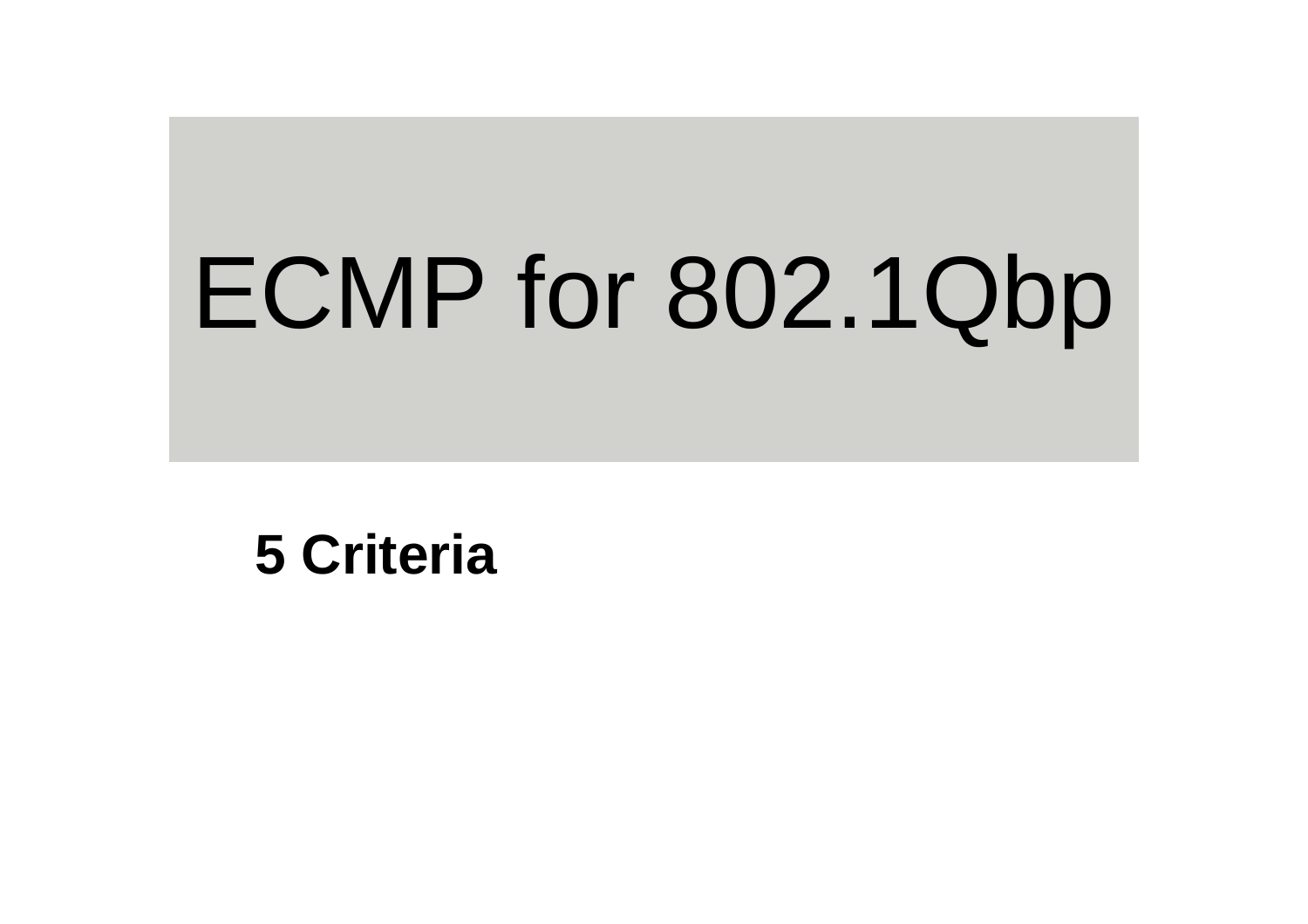#### **Broad Market Potential**

- Broad sets of applicability.
	- *The commercial provision of Ethernet services across a Data Center, metropolitan or larger networks is large and growing business. Provider Backbone Networks are a significant part of this market and a required component of the evolving Data Center. 802.1Qxx enables even greater use of these richer topologies.*
- – Multiple vendors and numerous users.
	- *This work is being proposed by a number of major vendors representing the majority of current users in the market.*
- Balanced costs (LAN versus attached stations).
	- *This project does not materially alter the existing cost structure of bridged networks. Attached stations would not be aware of the operations by transit bridges.*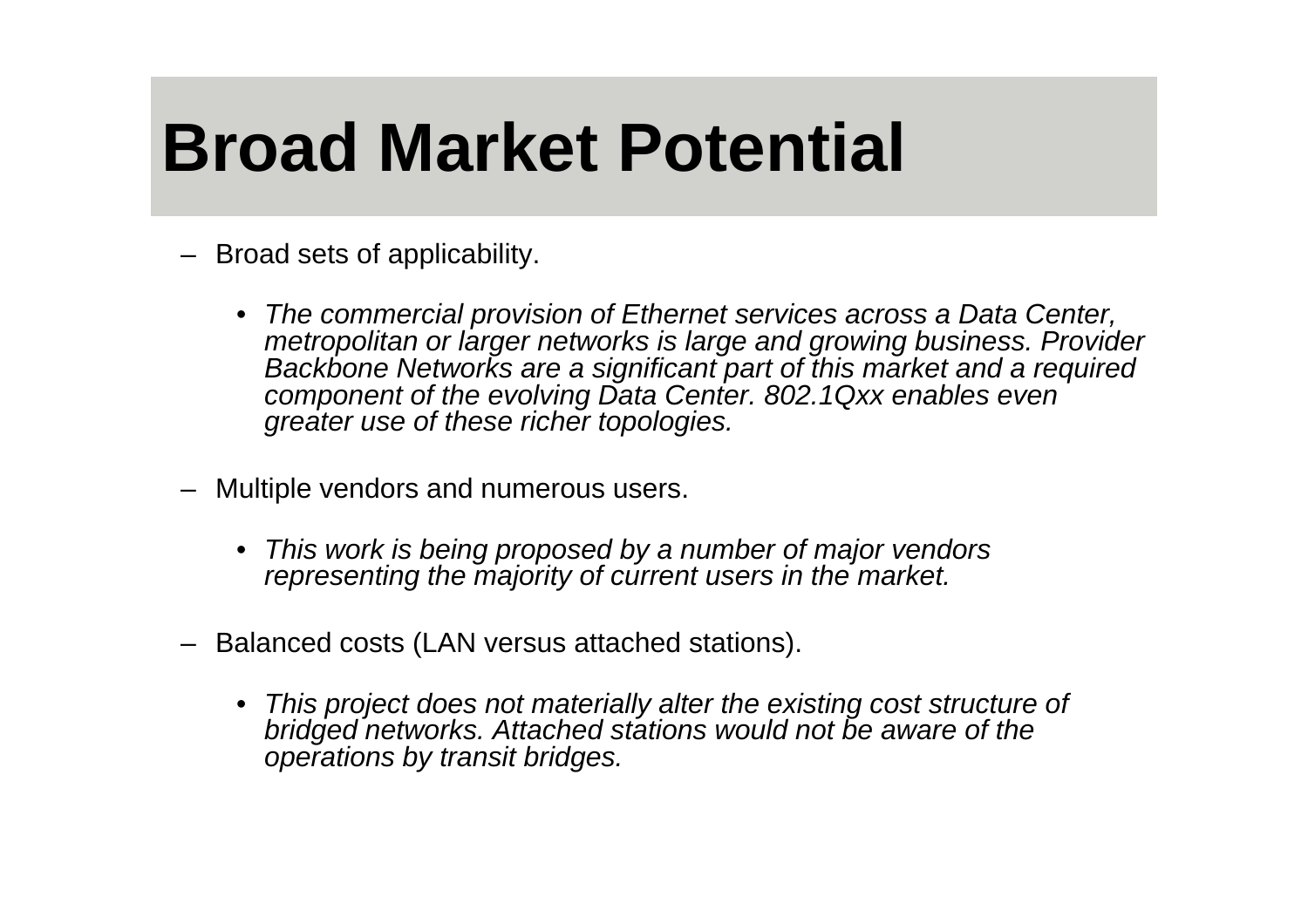# **Compatibility**

- IEEE 802 defines a family of standards. All standards shall be in conformance with the IEEE 802.1 Architecture, Management and Interworking documents as follows: 802- Overview and Architecture, 802.1D, 802.1Q and parts of 802.1f. If any variances in conformance emerge, they shall be thoroughly disclosed and reviewed with 802.
	- 802.1Qxx would use the 802.1aq SBPM ECT-Algorithm framework for forwarding compatibility. This guarantees that 802.1Qxx bridges can be added to a network of 802.1aq bridges to increment the network functionality.
- Each standard in the IEEE 802 family of standards shall include a definition of managed objects that are compatible with systems management standards.
	- *Such a definition will be included.*

.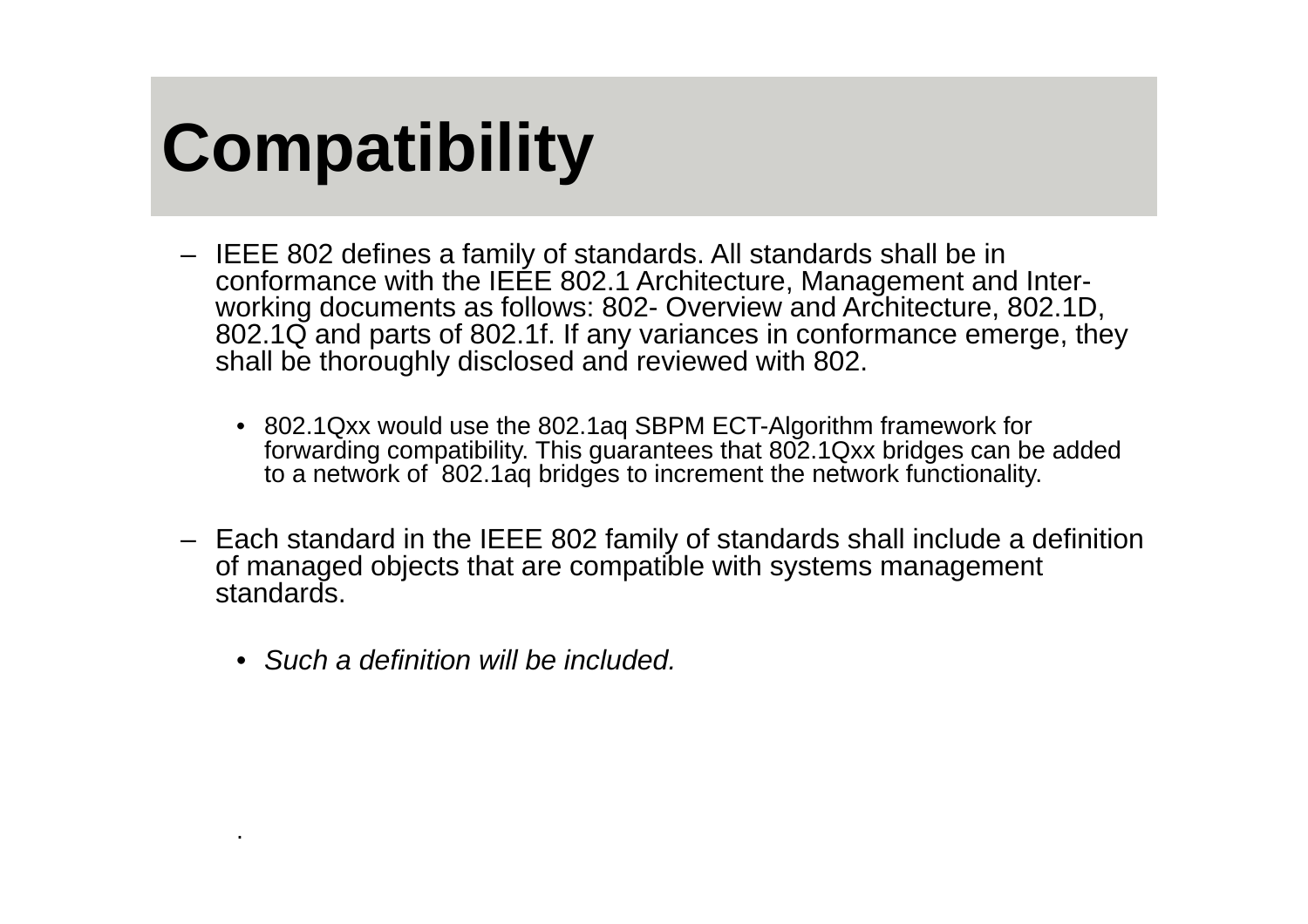# **Distinct Identity**

- Substantially different from other IEEE 802 standards.
	- This is an amendment to 802.1Q the only standard for VLAN aware bridges.
- One unique solution per problem (not two solutions to a problem).
	- There is currently no general on-data-path solution for ECMP forwarded frames.
- – Easy for the document reader to select the relevant specification*.*
	- • *This project will amend only the IEEE 802 standard defining VLAN aware bridges.*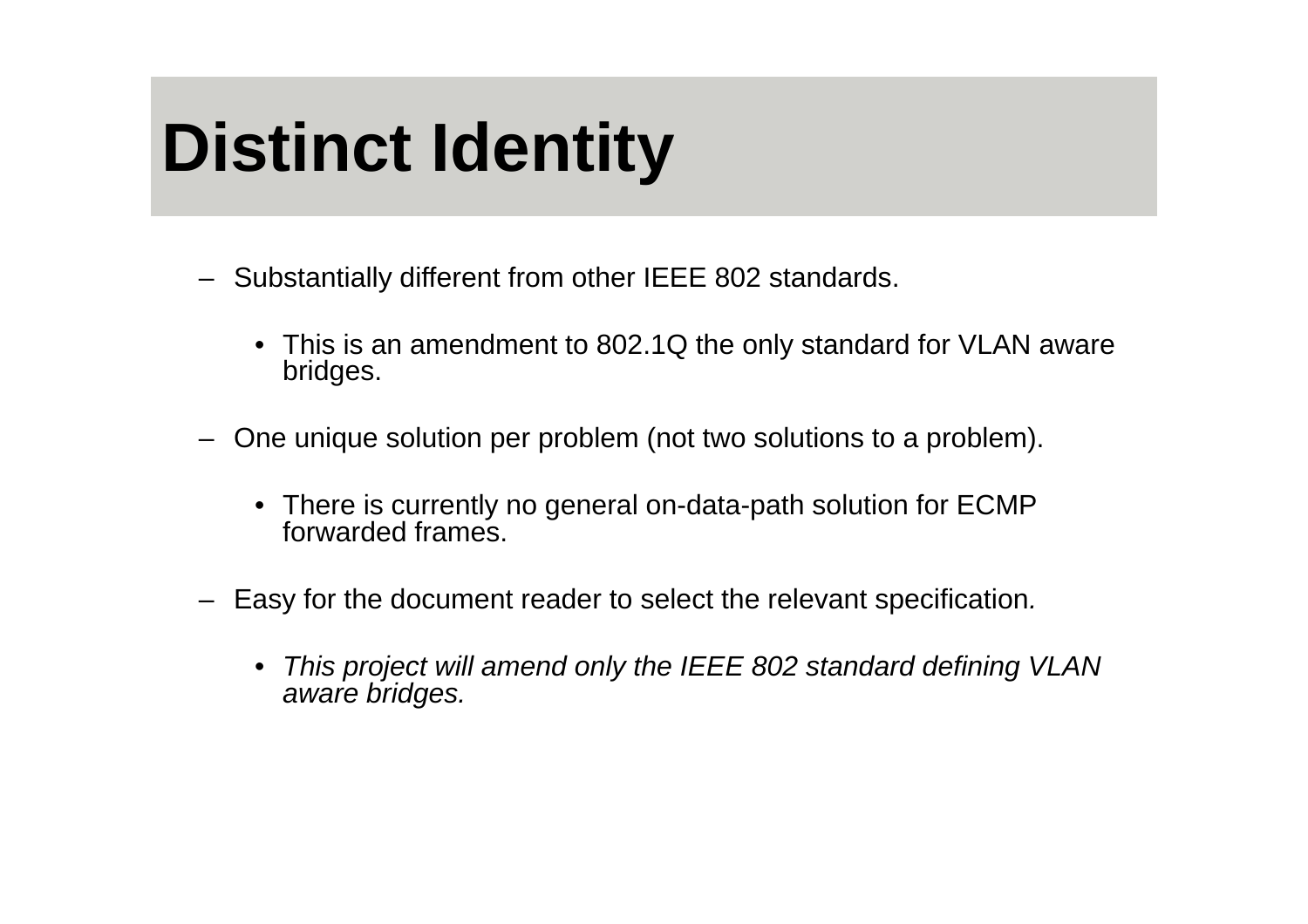#### **Technical Feasibility**

- Demonstrated system feasibility.
	- • *Hash based ECMP is widely deployed in IP networks and is well understood. The main issue is one of OA&M and we will standardize Ethernet solutions to OA&M issues raised by this new behavior.*
- Proven technology, reasonable testing.
	- • *The main concepts are well proven. No unproven test technologies are required.*
- Confidence in reliability.
	- *ECMP has wide spread use today with known acceptable reliability.*
- Coexistence of 802 wireless standards specifying devices for unlicensed operation.
	- •*Not applicable*